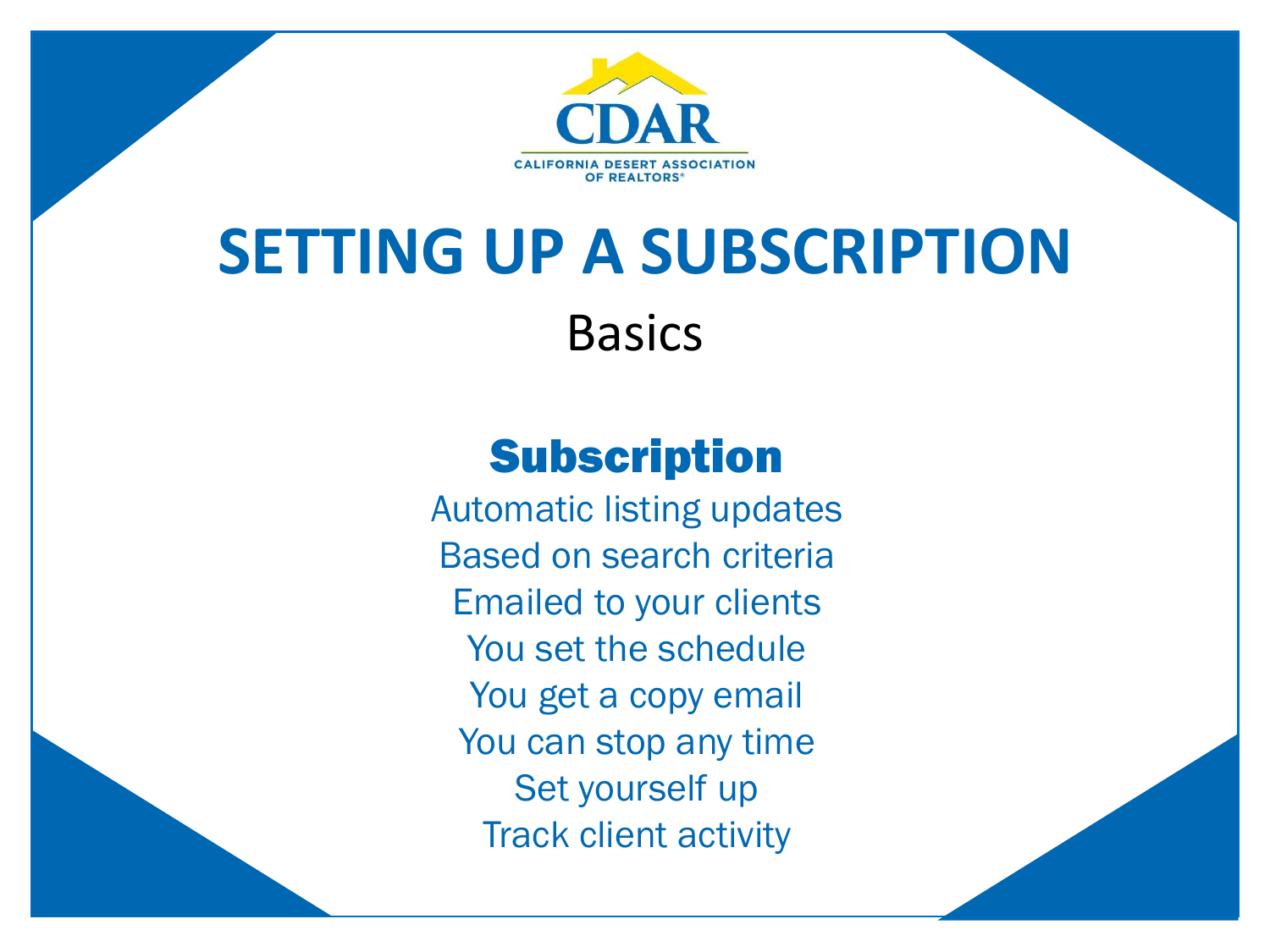

### **Subscriptions**

#### **WHAT IS A SUBSCRIPTION**?

- An automatic email sent to your client based on a saved search.
- The automated email contains any new listings and status changes within that saved search.
- You set the schedule of how often the updates get sent to your client.
- You get a copy of the email sent to yourself.

#### **1) Begin a basic "Quick Search."**



a) Select the property type from the dropdown arrow and then add your basic criteria for the search: status, list price, bedrooms & baths.

Property type

b) Use the geocoded search bar to type in a subdivision.

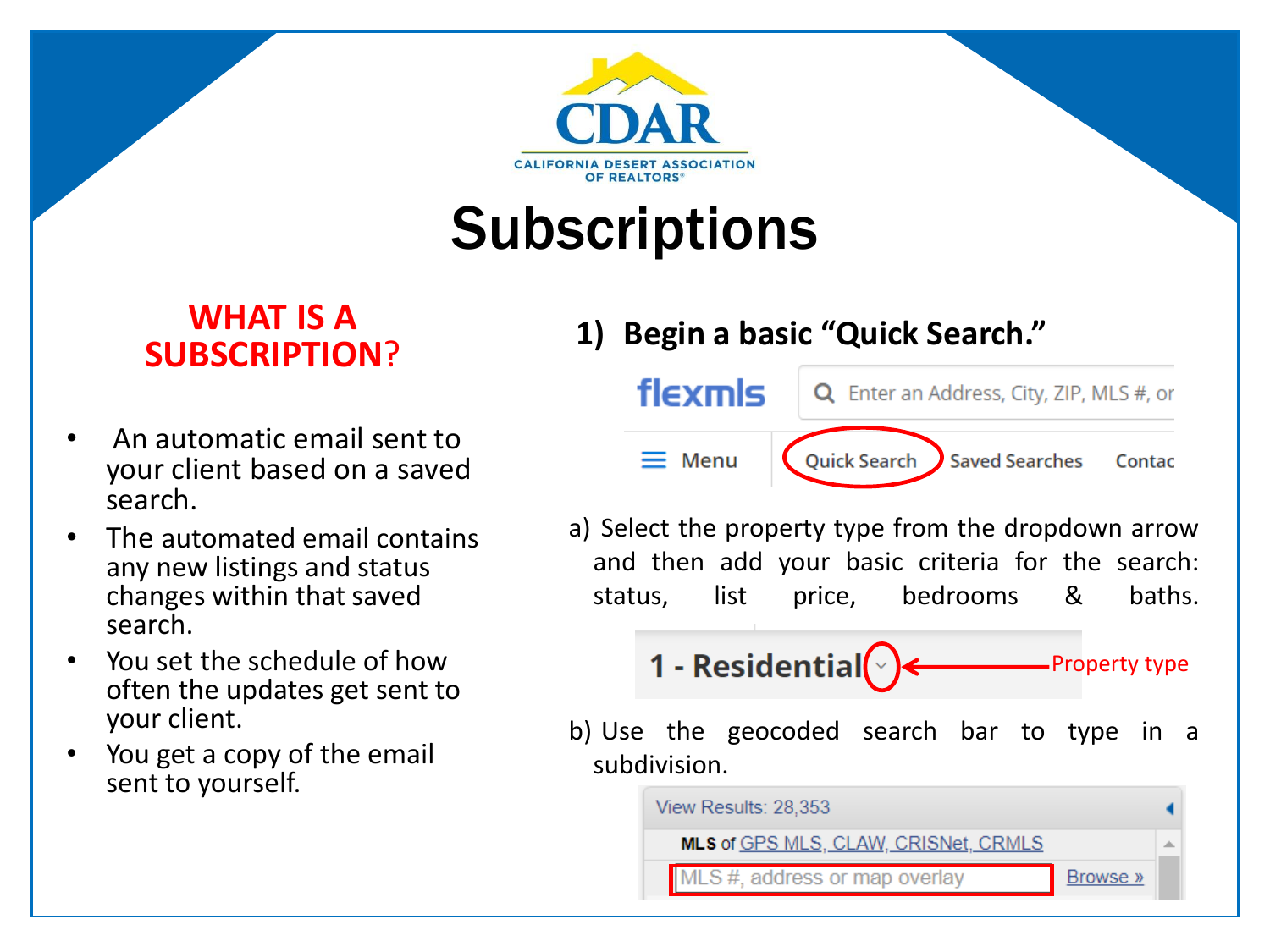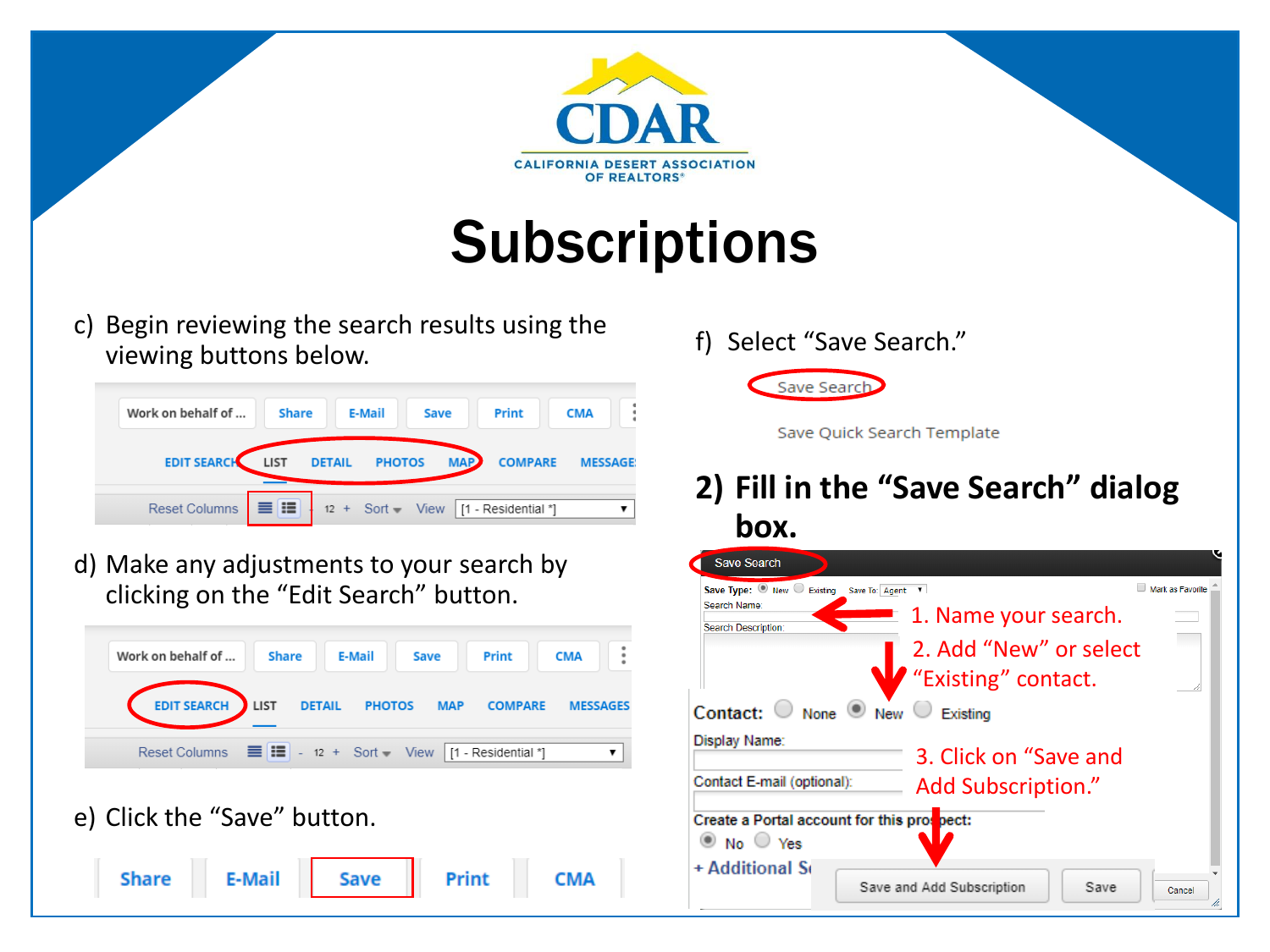

# **Subscriptions**

#### **3) Fill in the "Add Subscription" dialog box.**

| <b>Add Subscription</b>                                                          |
|----------------------------------------------------------------------------------|
| <b>General Subscription Options</b>                                              |
| Subscription name<br><b>Subscription Name</b><br>а.                              |
| b.<br>Send notification of new listing<br>You (sender) Selected contacts         |
| Send me an email when a contact clicks the link                                  |
| Enable Preview Mode 2<br>С.                                                      |
| $\mathbf d$ .                                                                    |
| Contacts<br><b>Contact Name</b>                                                  |
| Schedule: Please choose a schedule for this subscription                         |
| © Weekly: Ø Sunday Ø Monday Ø Tuesday Ø Wednesday Ø Thursday Ø Friday Ø Saturday |
| $\bigcirc$ Monthly: 1st $\bullet$ day of each month                              |
| ASAP                                                                             |

- a) The subscription name will auto fill by default you can change it if you prefer.
- b) You will get a copy of the subscription emails by checking this box.
- c) The contacts name will autofill.
- d) Select the schedule your client would prefer to receive the listing updates.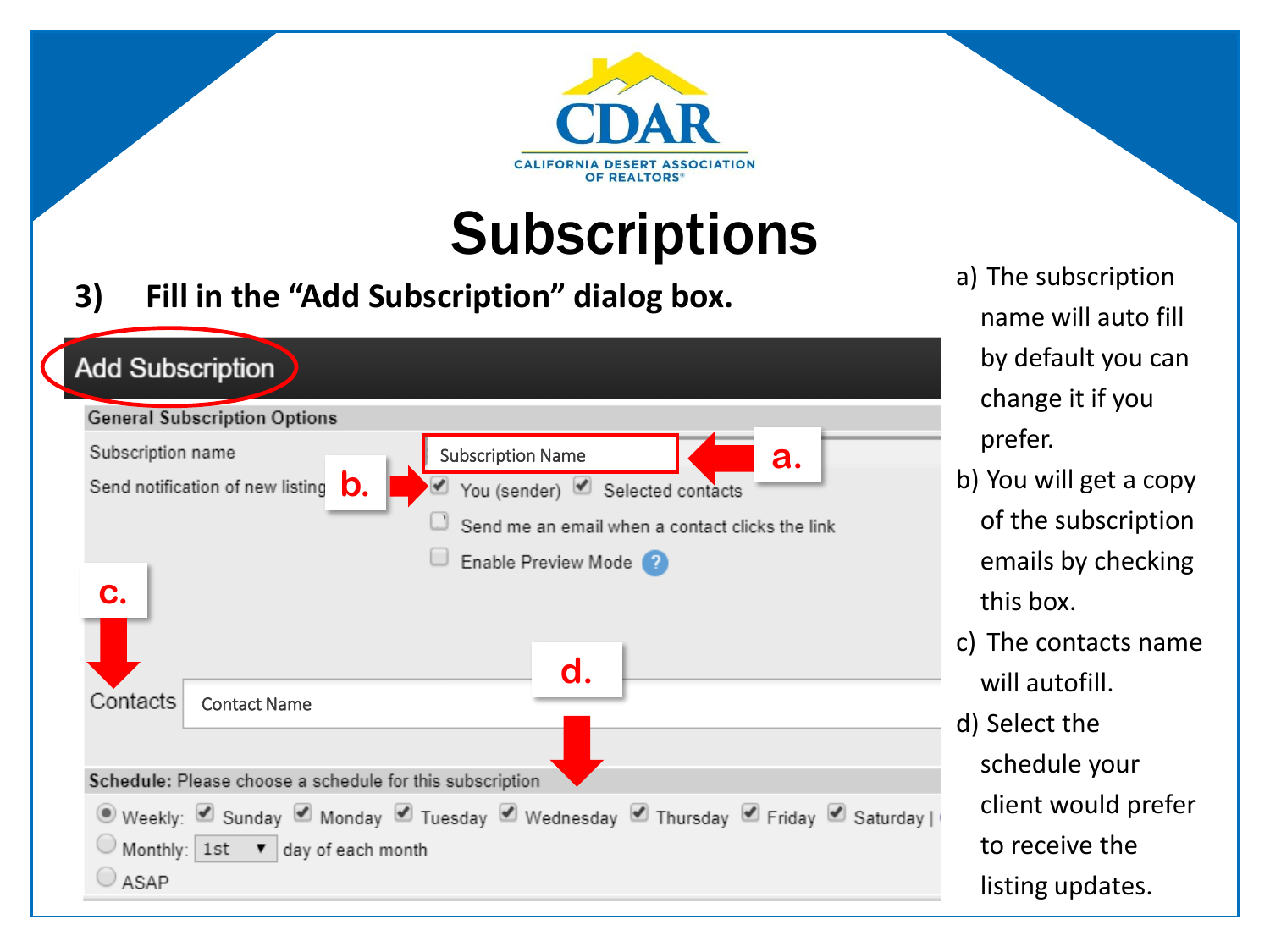# **CALIFORNIA DESERT ASSOCIATION** OF REALTORS® **Subscriptions**

| <b>Add Subscription</b>  |                                                                                                                                                 |
|--------------------------|-------------------------------------------------------------------------------------------------------------------------------------------------|
| <b>EXTREMENDAMENTAL</b>  |                                                                                                                                                 |
|                          | Templates: Herer you go.<br>Save as New<br>Update  <br>⊟ <mark>≫</mark> Rename<br>Make Defa                                                     |
| Subject:                 | <b>New listing Updates</b><br>а.                                                                                                                |
| Body:                    | Edit $\ast$ View $\ast$ Insert $\ast$<br>– Format ≖<br>File –                                                                                   |
| $(\blacksquare)$<br>Text | R<br>A<br>Verdana                                                                                                                               |
| $\mathbf b$ .            | Hi,<br>These are the newest listings<br>and updates for the search we<br>created for you. Reach out if<br>you have any questions.<br>Thank you. |
|                          | Save<br>Cancel                                                                                                                                  |

**Fill in the subject and body of the subscription email. Keep it simple because this is the scheduled email that gets sent to your client with the new listing updates.** 

a) Add the subject line.

b) Type in a basic message.

c) Click "Save."

/ı.